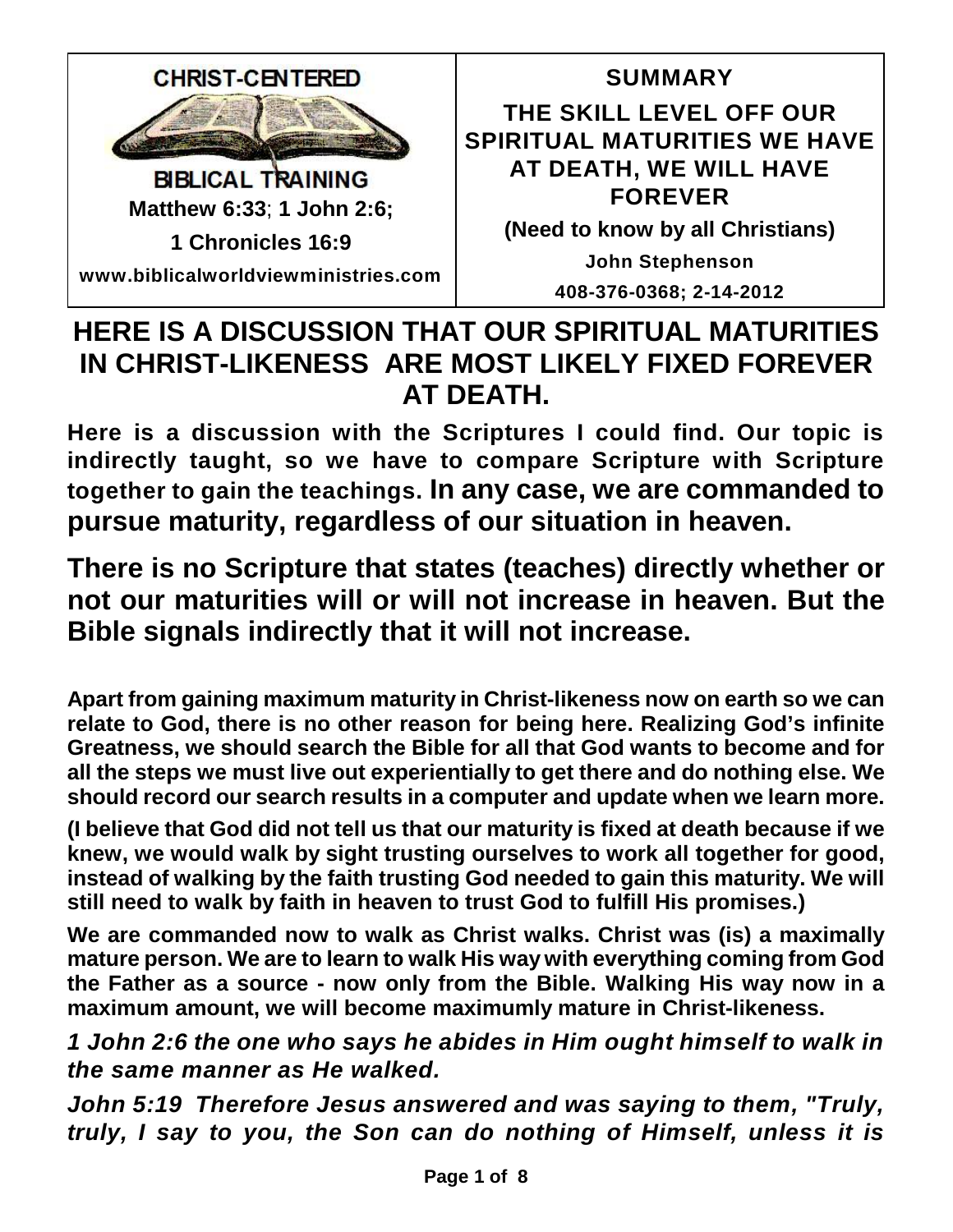*something He sees the Father doing; for whatever the Father does, these things the Son also does in like manner.*

*John 14:10-11 "Do you not believe that I am in the Father, and the Father is in Me? The words that I say to you I do not speak on My own initiative, but the Father abiding in Me does His works. "Believe Me that I am in the Father and the Father is in Me; otherwise believe because of the works themselves.*

**Our sin natures, being removed from us as we enter heaven, will not be in heaven, so we cannot sin make learning mistakes (1 John 3:9). The testing and development environment of the world, flesh, and the devil will not be in heaven to help us gain more maturity (Revelation 20:10). We receive new resurrection bodies. We enter heaven with our divine natures, trained for maturity now in our lifetime, that cannot sin. There will be no sin or curse for sin in heaven (Revelation 21:27; 22:3; See all of Revelation 21 & 22).We are commanded to pursue maturity now for whatever reasons God may have.**

*1 John 3:9 No one who is born of God practices sin, because His seed abides in him; and he cannot sin, because he is born of God.*

*Revelation 20:10 And the devil who deceived them was thrown into the lake of fire and brimstone, where the beast and the false prophet are also; and they will be tormented day and night forever and ever.*

*Revelation 21:27 and nothing unclean, and no one who practices abomination and lying, shall ever come into it* **(heaven),** *but only those whose names are written in the Lamb's book of life.*

*Revelation 22:3 There will no longer be any curse; and the throne of God and of the Lamb will be in it, and His bond-servants will serve Him;*

**When we became Christians we were placed spiritually into Christ where we died with Him, were buried with Him, and were raised from the dead with Him. We were raised into newness of life (with a new divine nature). (Romans 6:1-7) The divine nature now legally represents us. Because we do not (it does not) sin, we have eternally security in Christ. We now still have our sin natures, that they no longer legally represent us, by which we still sin. so we use 1 John 1:9 for forgiveness.** 

**When we go into heaven with a resurrection, we will have a new body like Christ.**

*Romans 6:1-7 What shall we say then? Are we to continue in sin so that grace may increase? May it never be! How shall we who died to sin still live in it? Or do you not know that all of us who have been baptized into Christ Jesus have been baptized into His death? Therefore we have*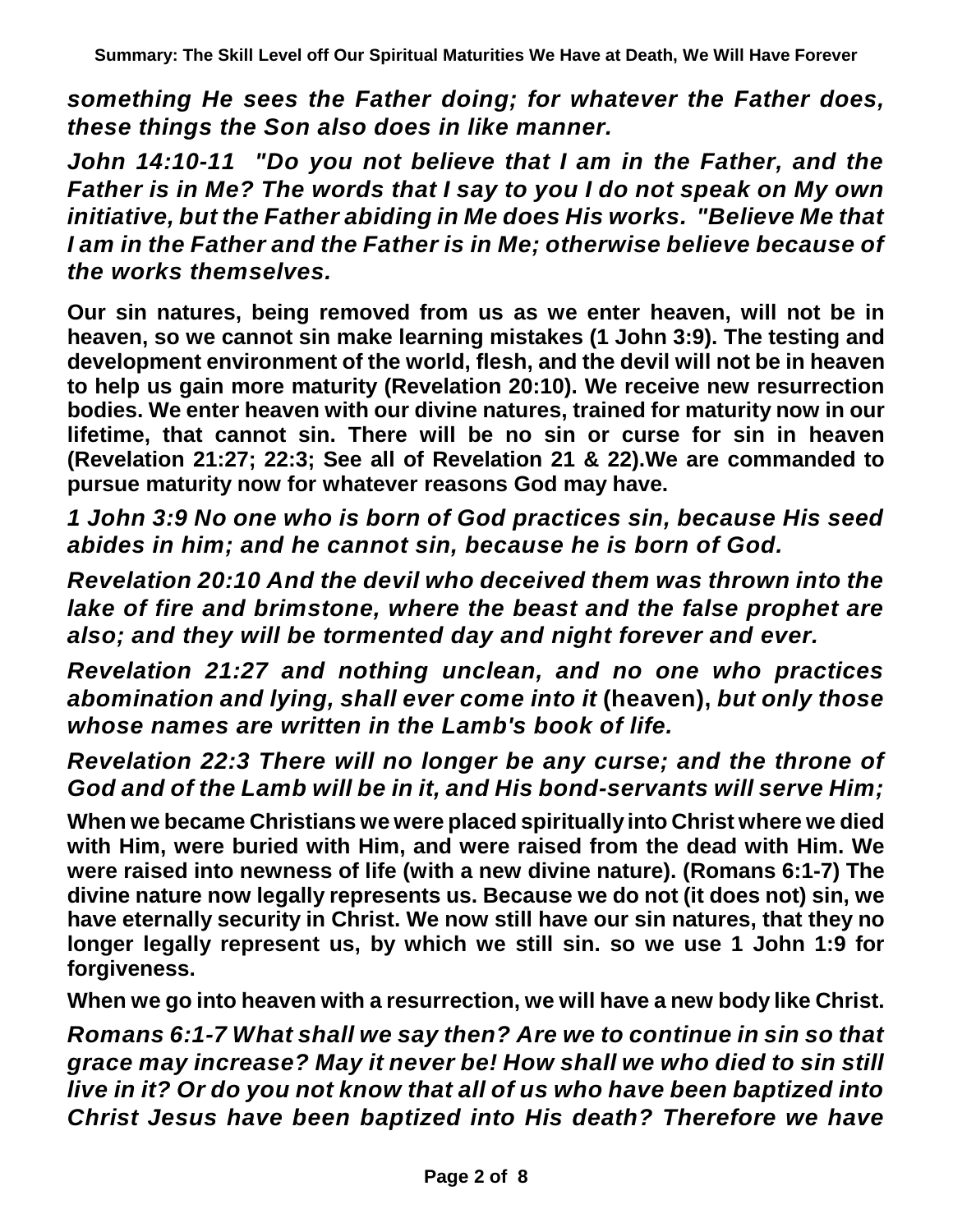*been buried with Him through baptism into death, so that as Christ was raised from the dead through the glory of the Father, so we too might walk in newness of life. For if we have become united with Him in the likeness of His death, certainly we shall also be in the likeness of His resurrection, knowing this, that our old self was crucified with Him, in order that our body of sin might be done away with, so that we would no longer be slaves to sin; for he who has died is freed from sin.*

**If we pursue maturity we will have the best we can have now and in heaven. But if our maturity is fixed forever at death, and we do no now pursue maturity, we are paying a most terrible eternal price of not knowing and fellowshipping with our perfect God as we otherwise could throughout all eternity. Apart from walking with God with its benefits, there is nothing.**

**The main reason we are on the earth is to gain maximum maturity so we can relate to our perfect infinite God throughout eternity. Apart from this, there is nothing.**

**Thus, we must pursue maximum maturity as commanded, and then will excellence.**

## **REASONS WHY OUR SPIRITUAL MATURITY MAY BE FIXED FOREVER AT DEATH**

**There is, in my understanding (as introduced earlier), no direct Bible teaching that states or teaches whether or not our maturity in Christ-likeness will (can) increase in heaven or remain what it is at our death. We have to go on faith and obey God's command to become mature.**

**However, the Bible implies or signals loudly(does not directlyteach) our maturity in Christ-Likeness can and most likely will be fixed at death forever in the following ways:** 

**1. God commands us to pursue this maturity now (Matthew 28:18-20; 2 Corinthians 10:5; Galatians 4:19; Ephesians 3:19; 4:11-13; Colossians 1:28; Hebrews 6:1; 11:35; James 1:2-4. It is important to Him that we pursue it for whatever reason He may have. To us, it includes having the ability to know and relate to God in His Greatness and Great Glory especially in eternity. It allows us now to have a greater ministry using greater love and faith. Living this way, we can more greatly glorify God. (Glorifying self is sin because, as created beings, we have no inherent value.)**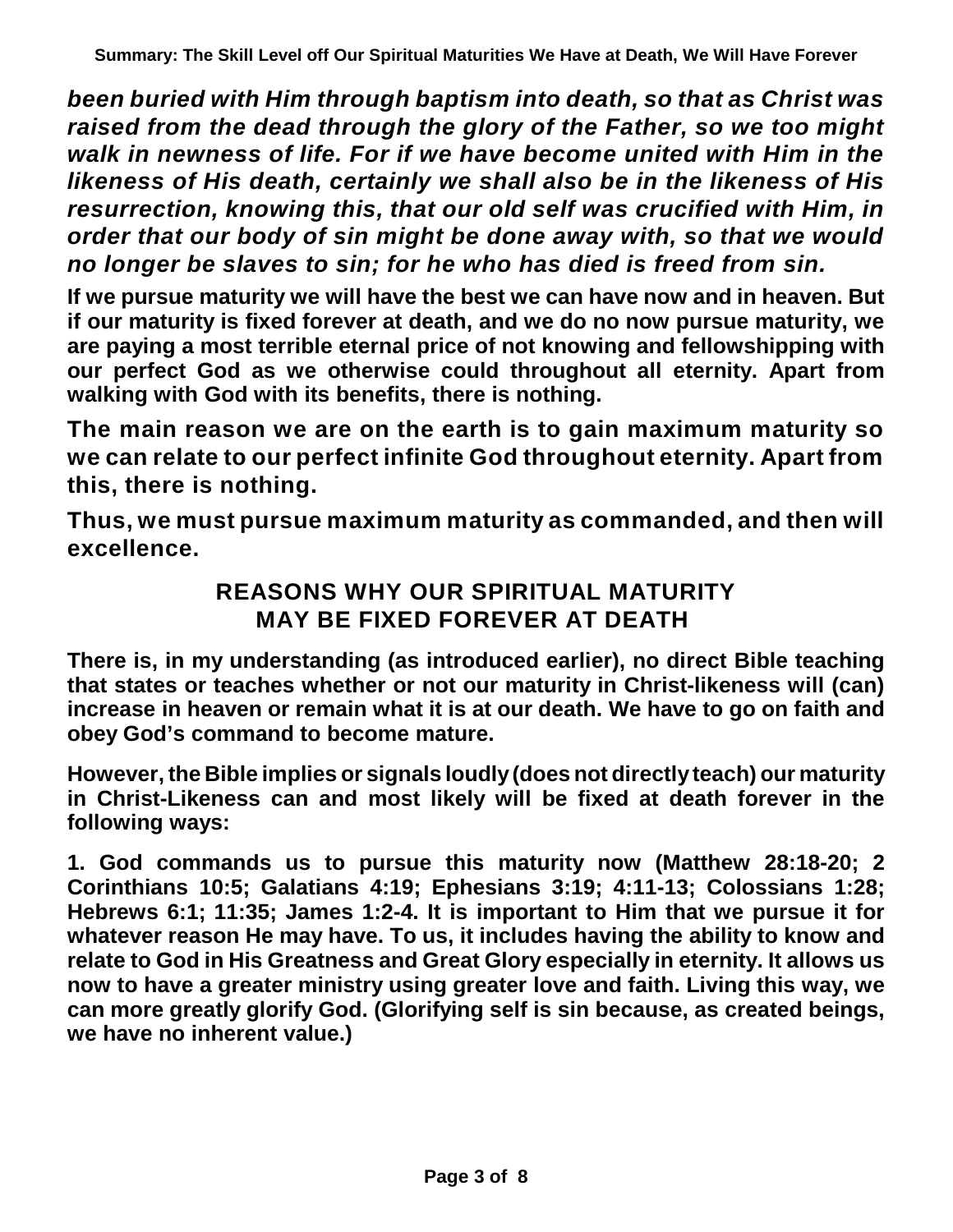## **SOME RELEVANT SCRIPTURES**

*Hebrews 6:1 - Therefore leaving the elementary teaching about the Christ, let us press on to maturity ....***.**

*Ephesians 4:11-13 - And He gave some as apostles, and some as prophets, and some as evangelists, and some as pastors and teachers, for the equipping of the saints for the work of service, to the building up of the body of Christ; until we all attain to the unity of the faith, and of the knowledge of the Son of God, to a mature man, to the measure of the stature which belongs to the fulness of Christ.*

*Colossians 1:28 - And we proclaim Him, admonishing every man and teaching every man with all wisdom, that we may present every man complete in Christ.*

*James 1:2-4 - Consider it all joy, my brethren, when you encounter various trials, knowing that the testing of your faith produces endurance. And let endurance have its perfect result, that you may be perfect and complete, lacking in nothing.*

*Romans 8:29 For those whom He foreknew, He also predestined to become conformed to the image of His Son, so that He would be the firstborn among many brethren;*

**2. The Biblical events over all Biblical history from Genesis to Revelation, such as salvation in the Cross and growing in discipleship, are designed to lead us to gain this maturity in Christ.**

**(See my web site reports:** *God and His Greatness Must be Central,* **and especially** *God's Plan Over History for Man to Become Mature in Christ-Likeness Needed to Eternally, Know* **and** *Relate to Our Perfect God in His Greatness***.)** 

3. **The current developing environment of the world, flesh, and the devil (in spiritual warfare) is not allowed and will not be in heaven. The devil will not be in heaven. There are no trials and testings in heaven, as we have them now. We can only follow the leading of God using our divine natures that we received at salvation to the degree we have trained in this lifetime to follow God's leading. God will direct every thought and action we will ever have commensurate with our spiritual ability to follow.**

*Revelation 21:4 and He will wipe away every tear from their eyes; and there will no longer be any death; there will no longer be any mourning,*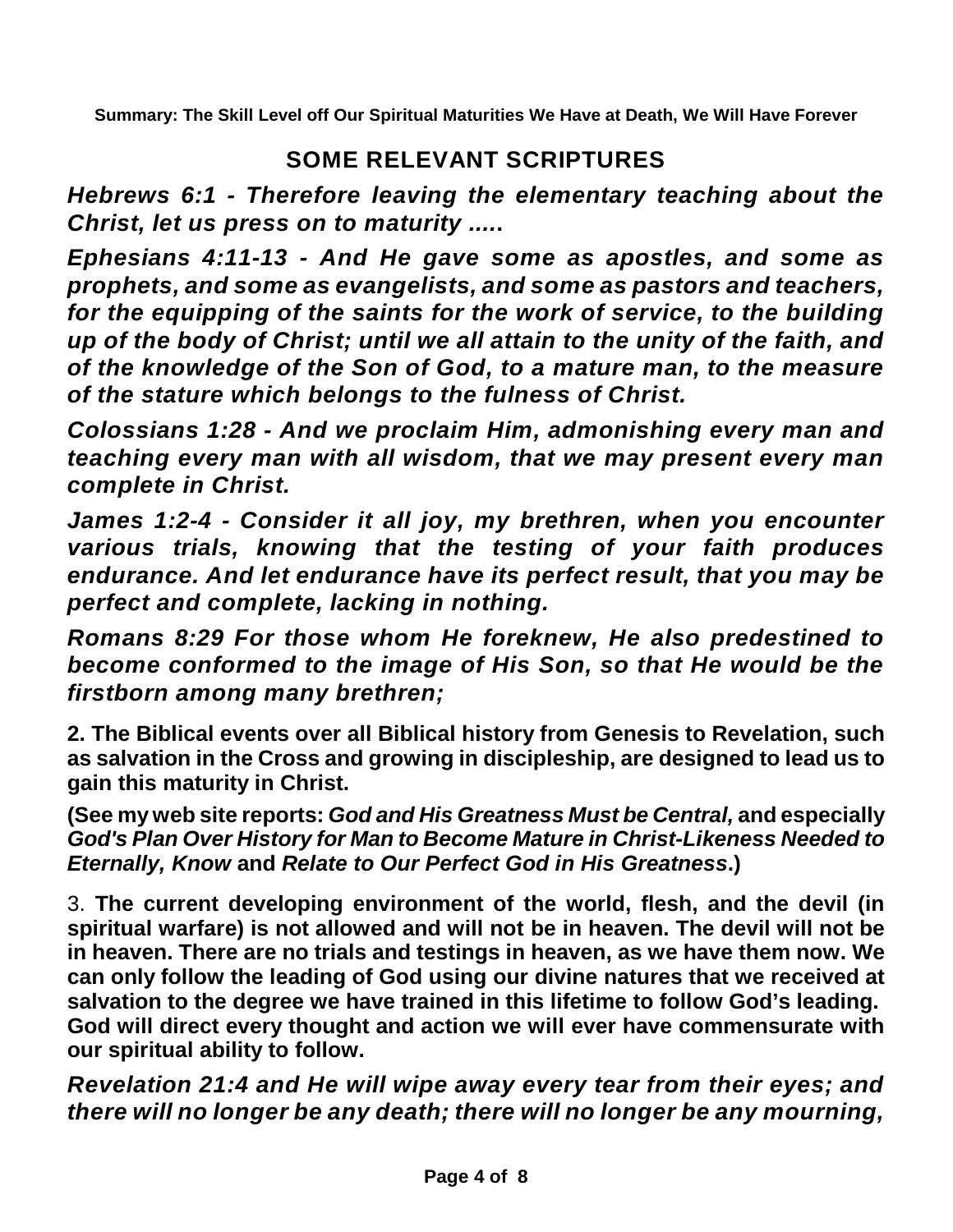*or crying, or pain; the first things have passed away."*

*Revelation 21:27 and nothing unclean, and no one who practices abomination and lying, shall ever come into it, but only those whose names are written in the Lamb's book of life.*

*Revelation 22:3 There will no longer be any curse; and the throne of God and of the Lamb will be in it, and His bond-servants will serve Him;*

*1 Corinthians 15:27-28 For He has put all things in subjection under His feet. But when He says, "All things are put in subjection," it is evident that He is excepted who put all things in subjection to Him. When all things are subjected to Him, then the Son Himself also will be subjected to the One who subjected all things to Him, so that God may be all in all.*

*1 John 3:2 Beloved, now we are children of God, and it has not appeared as yet what we will be. We know that when He appears, we will be like Him, because we will see Him just as He is.*

*1 Peter 1:3 Blessed be the God and Father of our Lord Jesus Christ, who according to His great mercy has caused us to be born again to a living hope through the resurrection of Jesus Christ from the dead,*

*1 Peter 1:23 for you have been born again not of seed which is perishable but imperishable, that is, through the living and enduring word of God.*

*2 Peter 1:4 For by these He has granted to us His precious and magnificent promises, so that by them you may become partakers of the divine nature, having escaped the corruption that is in the world by lust.*

*Romans 6 &7 we are freed from the law of sin and death. This gives us eternal life.*

## **THE DEVIL WITH THE WORLD WILL NOT BE IN HEAVEN***.*

*Revelation 20:10 And the devil who deceived them was thrown into the lake of fire and brimstone, where the beast and the false prophet are also; and they will be tormented day and night forever and ever.*

4. **No sin (no spiritual mistakes) is allowed or will occur in heaven. The spiritual mistakes we make now in our development are sins. When we go to heaven,**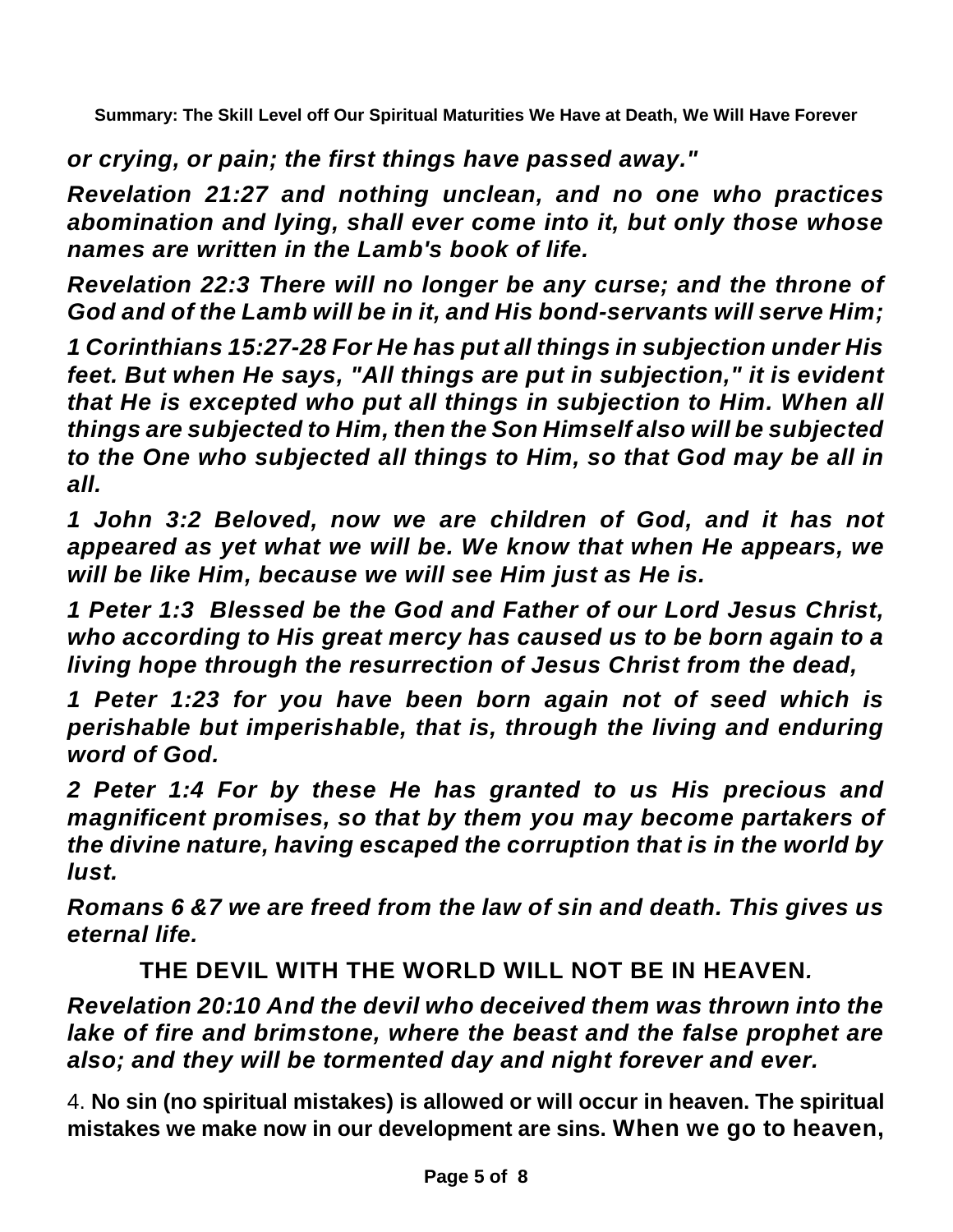**our depraved natures are removed from us. We are unable to sin. We will live perfect lives without sin with our divine natures at the skill level we gained now on earth as God leads and directs us in all things.**

**Christ died now on the earth for sins we have now on earth. He does not die again. Thus, we will no sin in heaven - no way to make development mistakes.**

**5. God chose to create us immature and a need for this maturity development.** 

**6. We, in analogy, are planted in the ground as a seed that must be planted and then, die, sprout, grow to a mature plant or tree. The more it is watered and fed, the higher and stronger it will become (gaining more maturity). We cannot gain new life without dying to self.** 

**7.** *1 Timothy 4:8 - but godliness is profitable for all things, since it holds promise for the present life and also for the life to come.*

*Hebrews 11:35 - Women received back their dead by resurrection; and others were tortured, not accepting their release, in order that they might obtain a better resurrection;* 

**8. If our maturity could increase in heaven, God could have just created us with some maturity and not have to send anyone to the Lake of Fire. But it appears that we might not learn the greatest sacrificial love there is that was demonstrated by God through Christ on the Cross. (We must hedge about being wrong if we do not believe this to be true and pursue maturity as God commands or we can be making a most terrible eternal (forever) mistake to our people.)** 

**If we will pursue maturity with commitment and excellence as God commands, it most likely does not matter what we believe about whether or not our spiritual maturity is fixed forever at death. We will have the best that God plans for us. But the important thing is to pursue this maturity as God commands. But, if we do not as I observe many (most?) churches are doing today? (Church and family leadership should take action to help train their people so that they indeed become maximally mature in Christ. They should set the example.)** 

**What if our maturity is fixed forever at death? Not responding to God's command to become mature, then, can be, as previously stated, a most terrible eternal (forever) mistake. As far as we understand, there is no recovery after death. Apart from knowing and relating to God, there is nothing. We must alert our Church people to this possibility and provide them the needed training and highly encourage them to take it.**

**As stated, God may use our maturity in eternity in a way or ways we cannot know**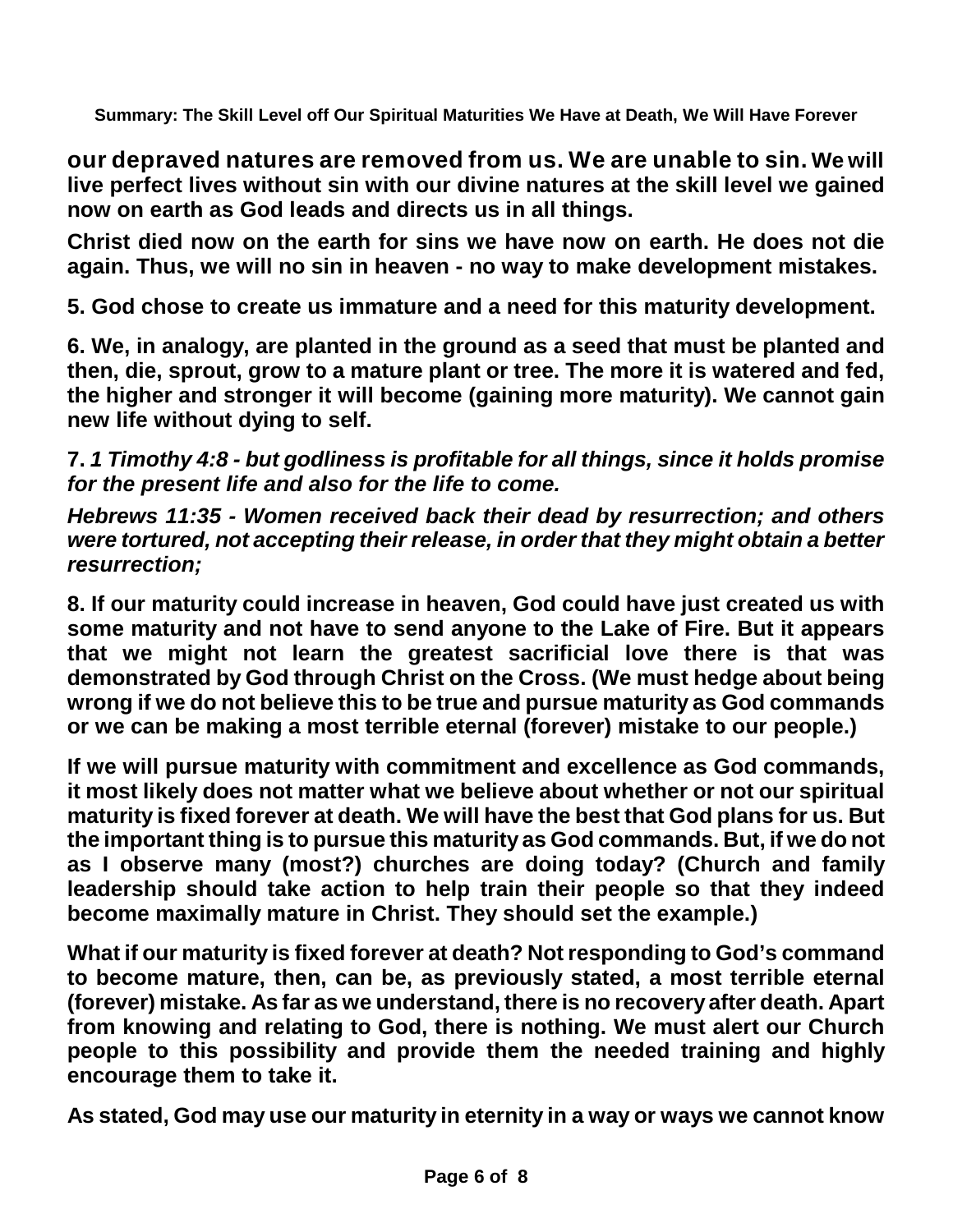#### **now.**

## *Romans 8:18 For I consider that the sufferings of this present time are not worthy to be compared with the glory that is to be revealed to us.*

**If we appreciated God's infinite and absolute Greatness and had great love for Him, would we not pursue becoming mature as He now commands with great commitment, excellence, and diligence so we could now know and relate to God in the best (the greatest) that is possible - having all that He has for us? Would we not search for His instructions (commandments) throughout the Bible and obey Him (them), thus glorifying God. I would think so. What else is there?** 

*2 Corinthians 10:5 - We are destroying speculations and every lofty thing raised up against the knowledge of God, and we are taking every thought captive to the obedience of Christ,* 

*Ephesians 3:16-19 - that He would grant you, according to the riches of His glory, to be strengthened with power through His Spirit in the inner man; so that Christ may dwell in your hearts through faith; and that you, being rooted and grounded in love, may be able to comprehend with all the saints what is the breadth and length and height and depth, and to know the love of Christ which surpasses knowledge, that you may be filled up to all the fulness of God.* 

*Ephesians 4:13 - until we all attain to the unity of the faith, and of the knowledge of the Son of God, to a mature man, to the measure of the stature which belongs to the fulness of Christ.*

*Colossians 1:28 - And we proclaim Him, admonishing every man and teaching every man with all wisdom, that we may present every man complete in Christ.*

*James 1:2-4 - Consider it all joy, my brethren, when you encounter various trials, knowing that the testing of your faith produces endurance. And let endurance have its perfect result, that you may be perfect and complete, lacking in nothing.*

## **SUMMARY:**

## **INDICATORS, NOT PROOFS, ARE MATURITY CAN BE FIXED FOREVER A DEATH**

**Some indicators that our spiritual maturity can be fixed forever at death include: (1) all of biblical history is designed to mature us in Christ; (2) the sinful environment of the world, flesh, and the devil used to develop and test our maturity (spiritual ability) is not allowed in heaven; (3) we make mistakes which are sins as we develop maturity, and there is no sin in heaven (Our sin natures are removed from us as we enter heaven. We will be unable to sin with our divine**